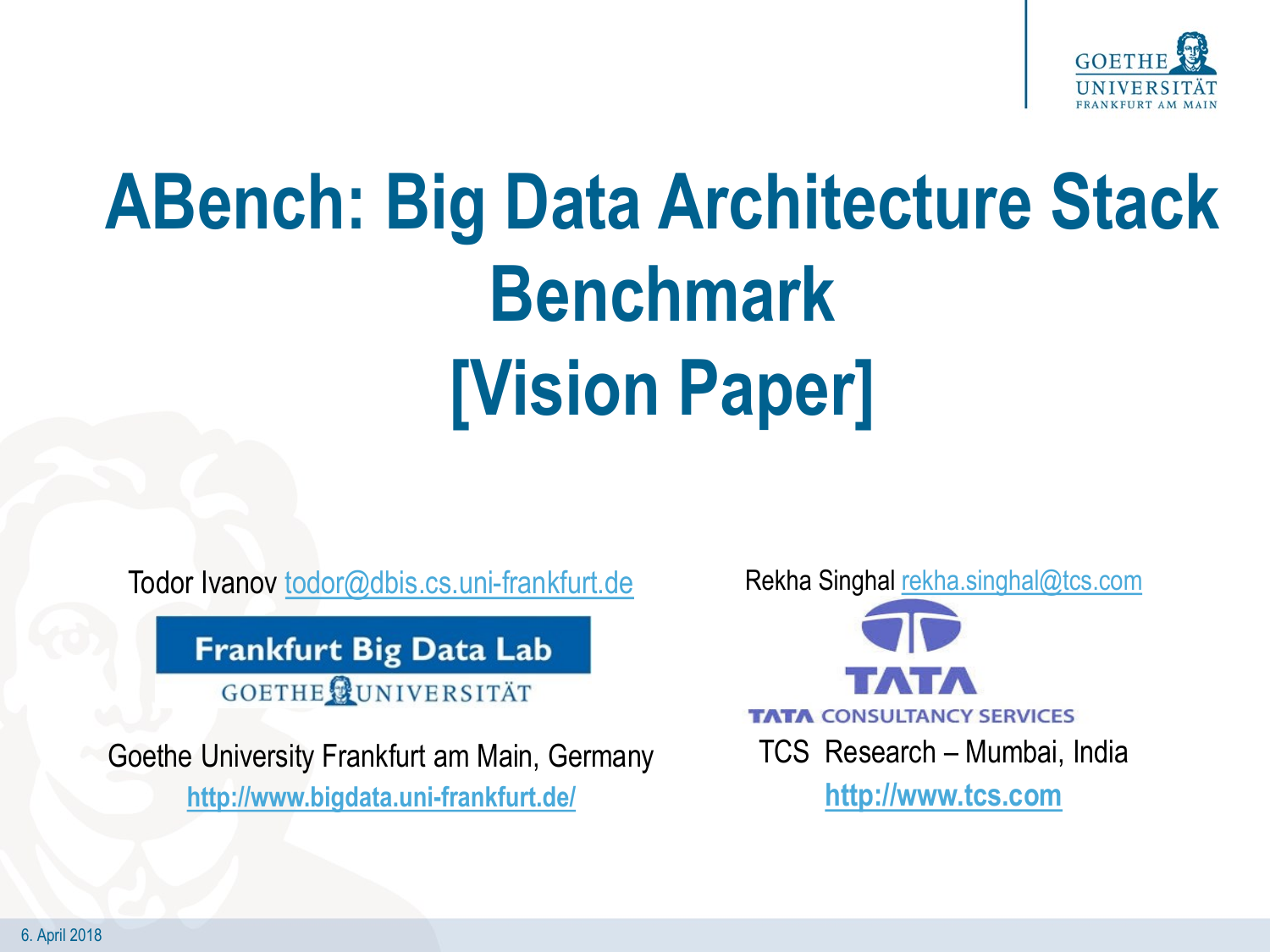

# **Motivation**

• Growing number of new *Big Data technologies* and *connectors* in the Big Data Stacks  $\rightarrow$  Challenges for Solution Architects, Data Engineers, Data Scientist, Developers, etc.



- Missing benchmarks for *each technology*, *connector* or a *combination of them*
- Consequence  $\rightarrow$  Increasing complexity in the Big Data Architecture Stacks
- Our approach *ABench: Big Data Architecture Stack Benchmark*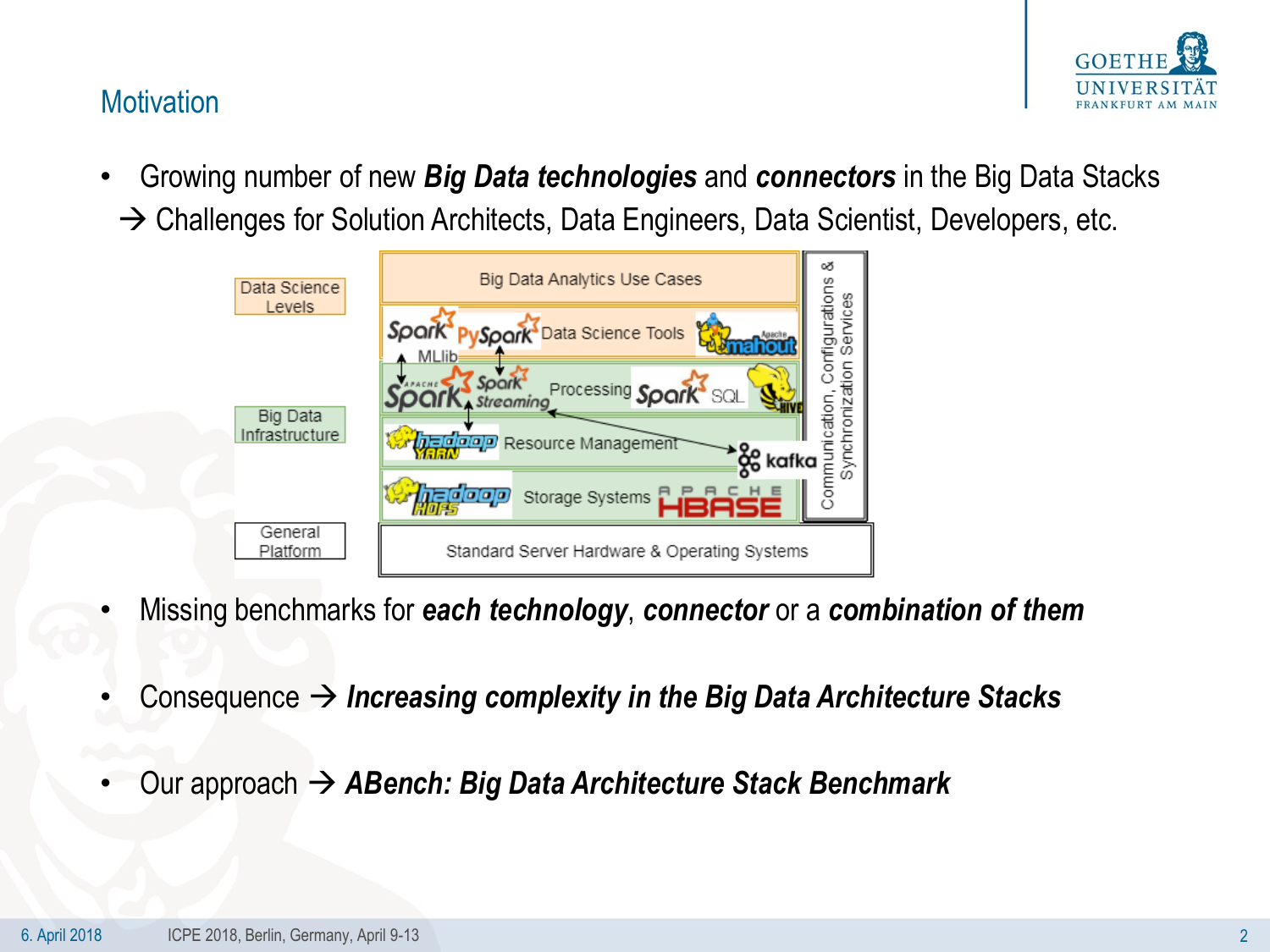

## ABench Features

- Benchmark Framework
	- Data generators or plugins for custom data generators
	- $-$  Include data generator or public data sets to simulate workload that stresses the architecture
- Reuse of existing benchmarks
	- Case study using BigBench (in the next slides, Streaming and Machine Learning)
- Open source implementation and extendable design
- Easy to setup and extend
- Supporting and combining all four types of benchmarks in ABench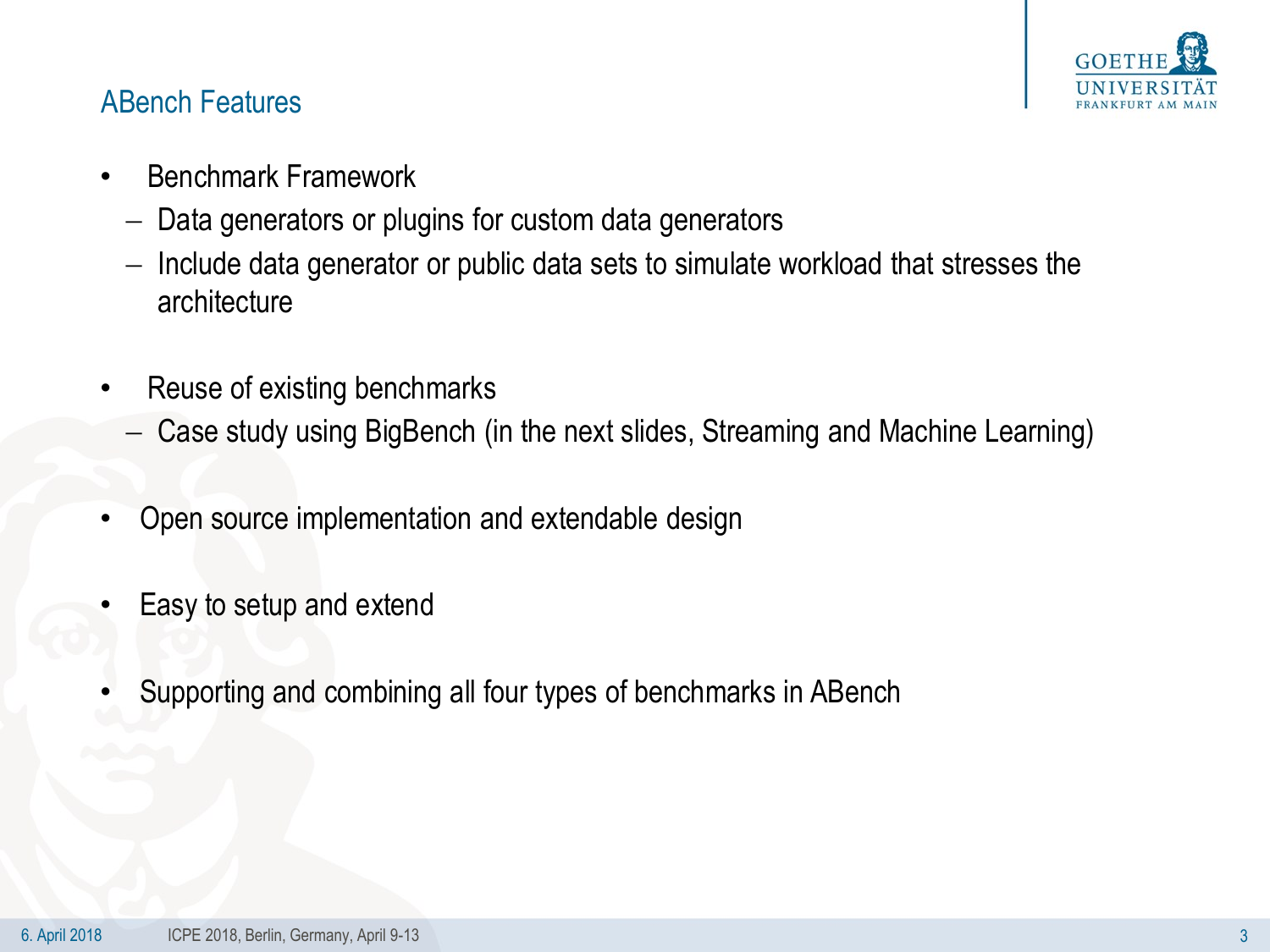# Benchmarks Types (adapted from Andersen and Pettersen [1])

- **1. Generic Benchmarking:** checks whether an implementation fulfills given business requirements and specifications (*Is the defined business specification implemented accurately?).*
- **2. Competitive Benchmarking:** is a *performance comparison* between the best tools on the platform layer that offer similar functionality (*e.g., throughput of MapReduce vs. Spark vs. Flink*).
- **3. Functional Benchmarking** is a *functional comparison* of the features of the tool against technologies from the same area. (*e.g., Spark Streaming vs. Spark Structured Streaming vs. Flink Streaming*).
- **4. Internal Benchmarking:** *comparing different implementations*  of a functionality (*e.g., Spark Scala vs. Java vs. R vs. PySpark*)



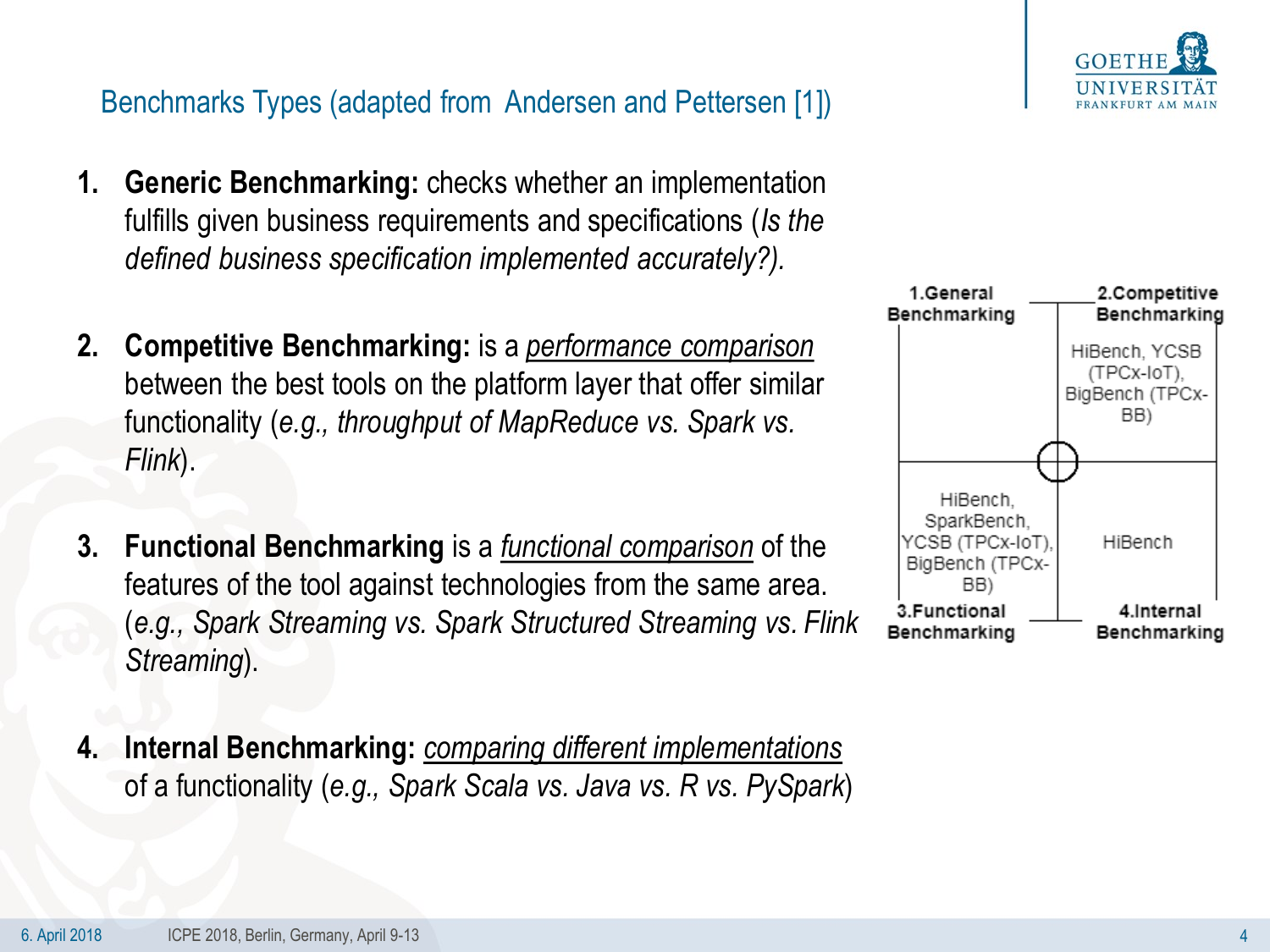

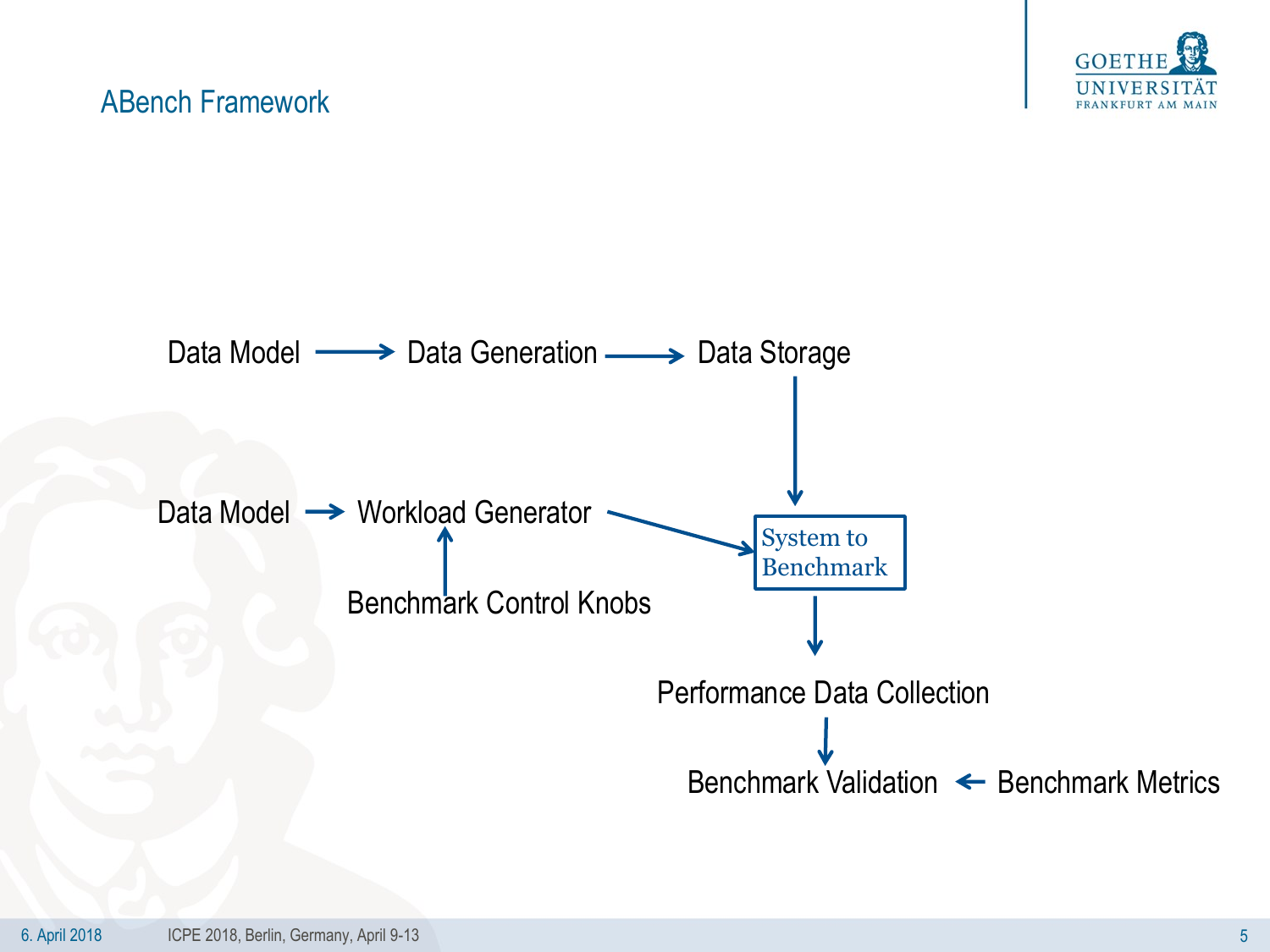

# Stream Processing Benchmark – Use Case

- Adding stream processing to BigBench [2,3]
- Reuse of the web click logs in JSON format from BigBench V2 [3]
- Adding new streaming workloads
	- possibility to execute the queries on a subset of the incoming stream of data
- Provide benchmark implementations based on Spark Streaming and Kafka



• Work In-progress: *Exploratory Analysis of Spark Structured Streaming, @PABS 2018, Todor Ivanov and Jason Taaffe*

6. April 2018 ICPE 2018, Berlin, Germany, April 9-13 6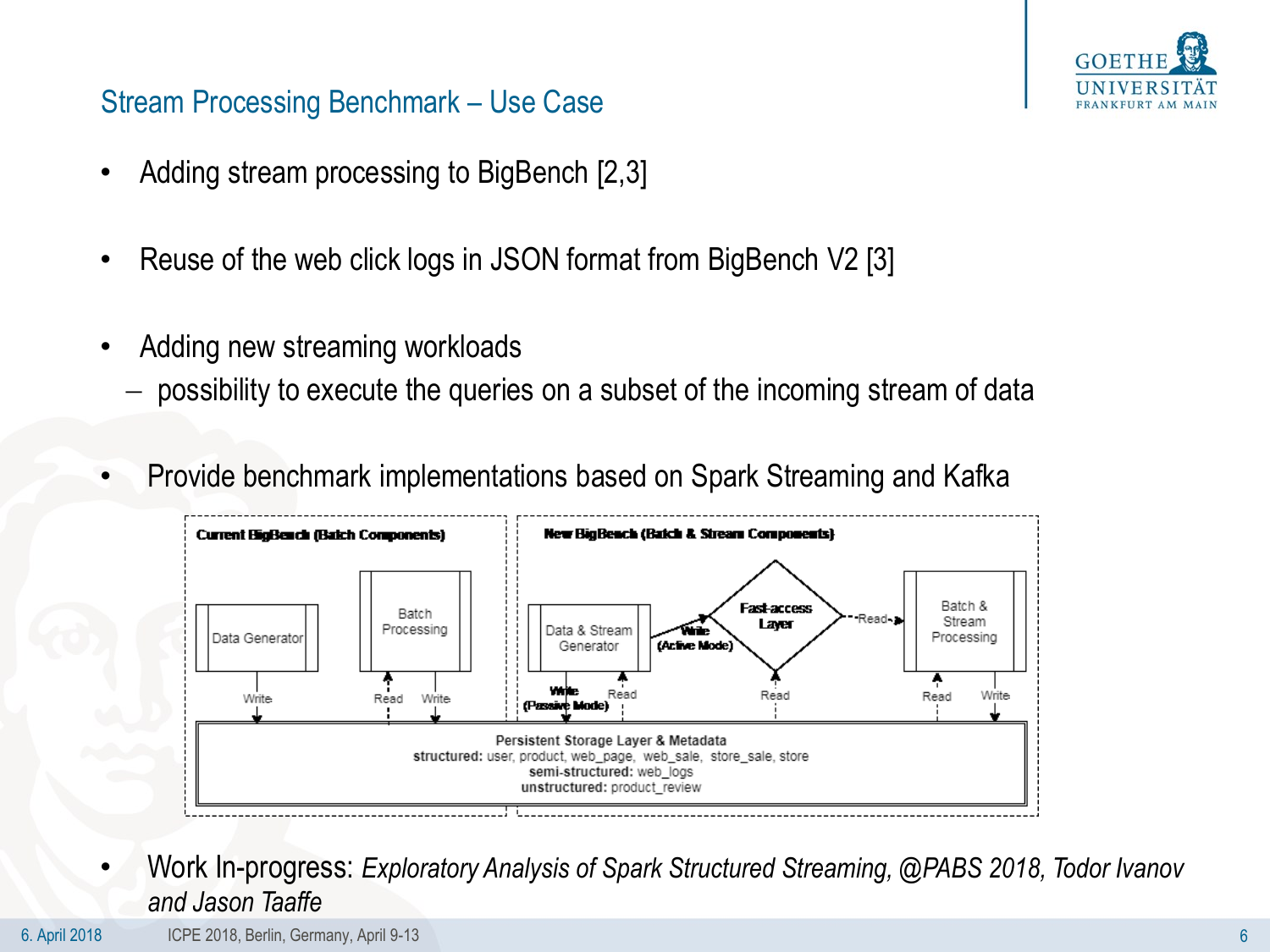

### Machine Learning Benchmark – Use Case

- Expanding the type of Machine Learning workloads in BigBench [2]
	- $-$  five (Q5, Q20, Q25, Q26 and Q28) out of the 30 queries cover common ML algorithms
- Proposal by Sweta Singh (IBM)[4] for new workload with Collaborative Filtering using Matrix Factorization implementation in Spark MLlib via the Alternating Least Squares (ALS)
- Other types of advanced analytics inspired by Gartner [5]:
	- *descriptive analytics*
	- *diagnostic analytics*
	- *predictive analytics*
	- *prescriptive analytics*
- Introduce new ML metrics for scalability and accuracy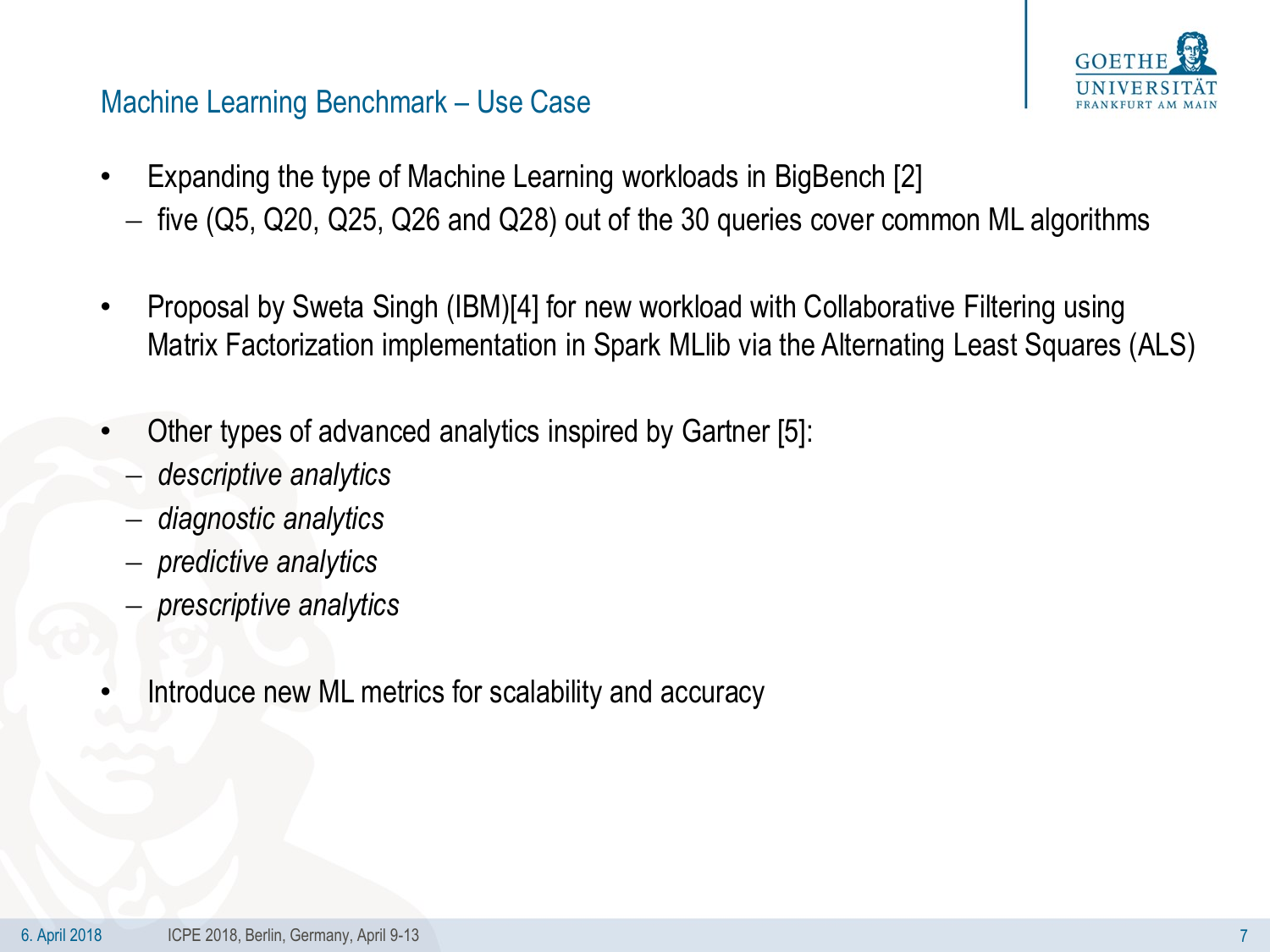

# Next Steps

- Building express version of the benchmark framework
- Provide open source implementation of the Use Case benchmarks to stress test the existing Big Data Architecture Stacks
- Enable the comparison of the most popular technologies (e.g., Kafka, Spark, etc.)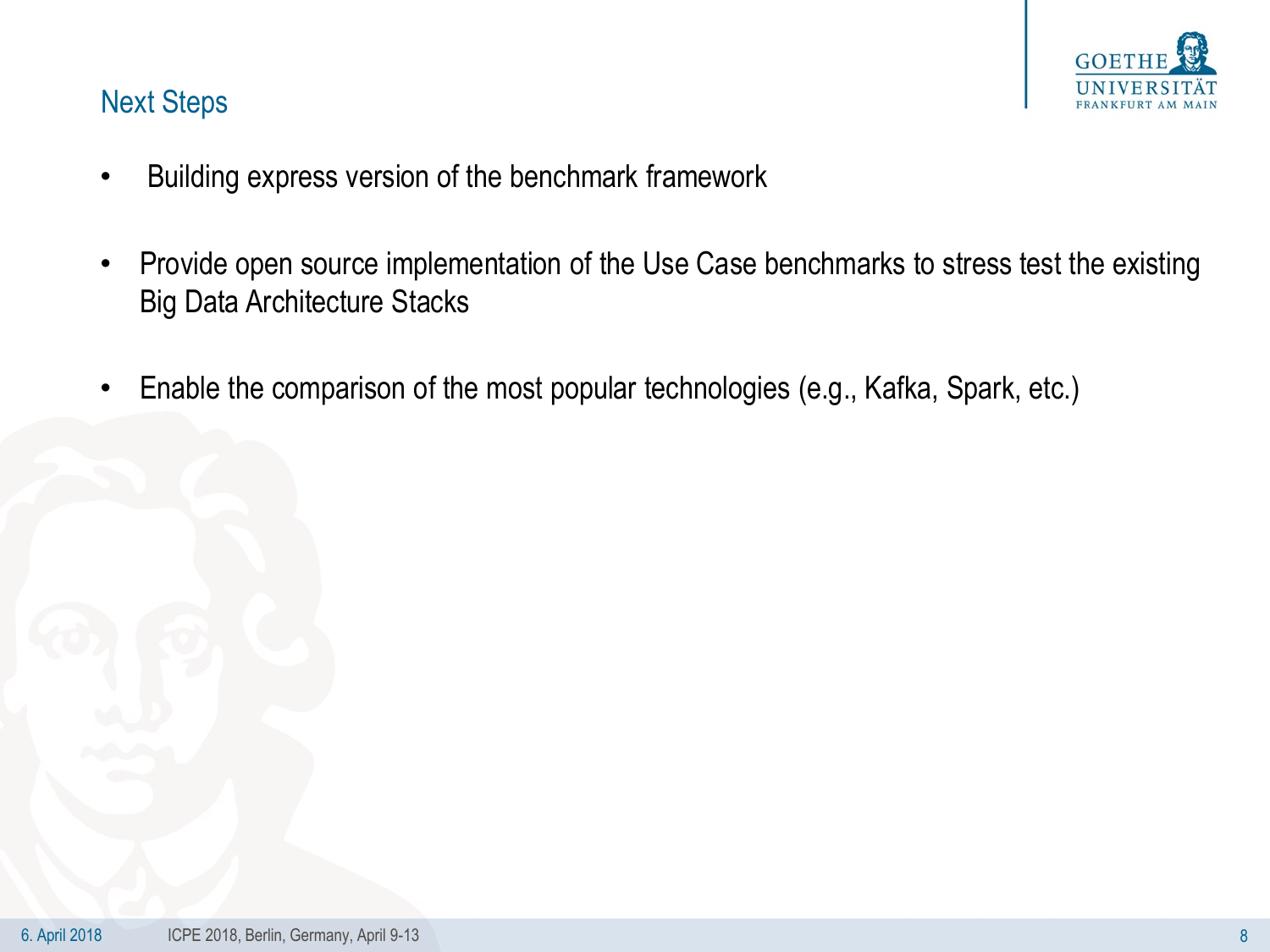

# Thank you for your attention!

This research has been supported by the Research Group of the Standard Performance Evaluation Corporation (SPEC).

6. April 2018 ICPE 2018, Berlin, Germany, April 9-13 9